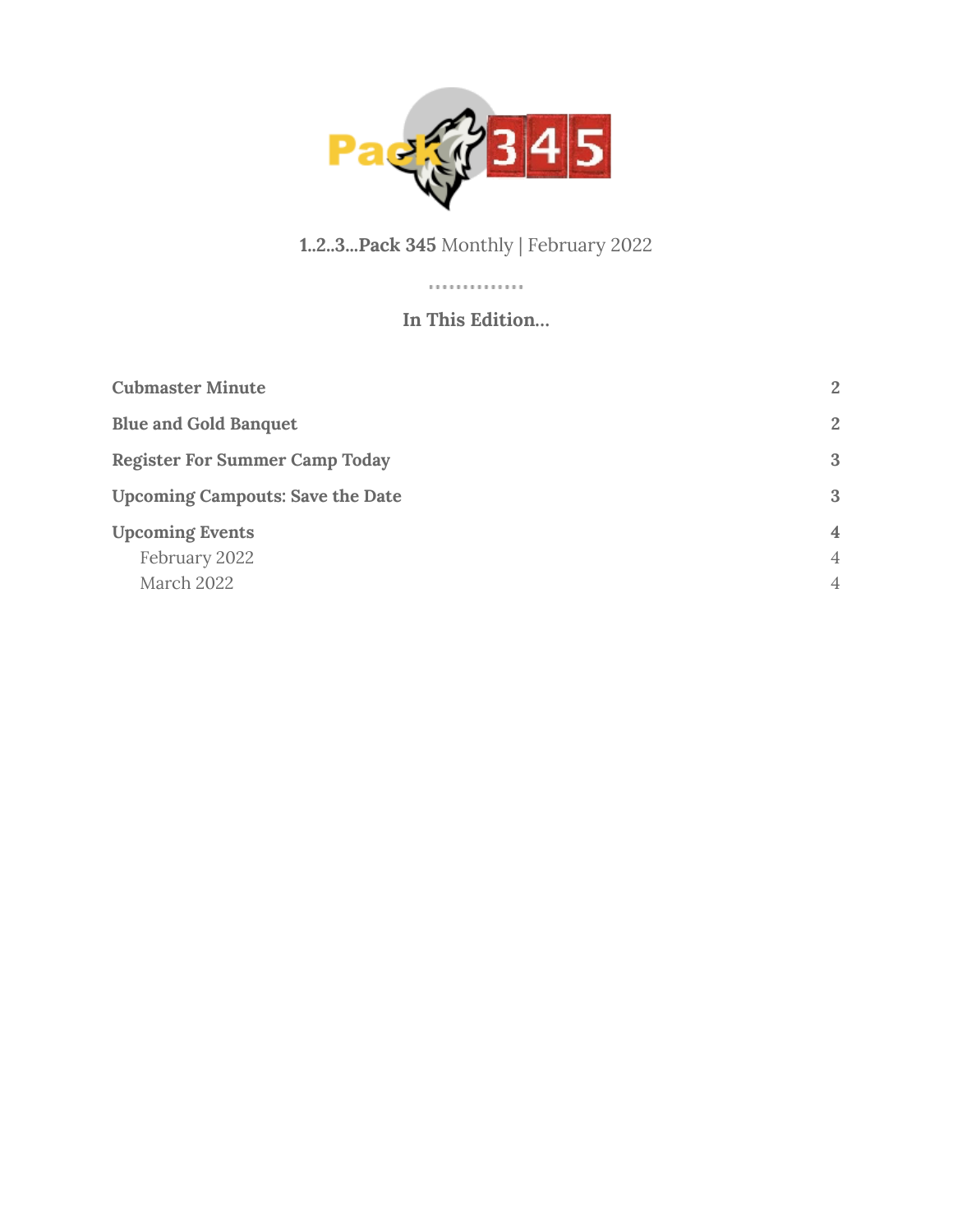### Cubmaster Minute

<span id="page-1-0"></span>February is the month of celebrating scouting - the fun, comradery and values instilled by being a part of Pack 345. On February 22, 2022 (2/22/22) we will celebrate at our annual Blue and Gold banquet. The banquet this year will be held at Thompson's Station Church and feature a magician performing as entertainment along with a catered meal. Scouts attend for free, all other guests are \$5 each! You will not want to miss the party!

-Matt Durlin, Cubmaster

<span id="page-1-1"></span>

## Blue and Gold Banquet

**The 2022 Blue and Gold** banquet is coming up fast! RSVP by filling out this Google form and bring payment by Tuesday February 8, 2022. Blue Gold is a Class A uniform event featuring a magician, Lego theme, scout skits and awards.

[https://docs.google.com/forms/d/e/1FAIpQLSfko5DLSK9ImBrSeIEH7RFbziPCt74gy\\_s26aoUg3](https://docs.google.com/forms/d/e/1FAIpQLSfko5DLSK9ImBrSeIEH7RFbziPCt74gy_s26aoUg3Z7tIYueQ/viewform?vc=0&c=0&w=1&flr=0) [Z7tIYueQ/viewform?vc=0&c=0&w=1&flr=0](https://docs.google.com/forms/d/e/1FAIpQLSfko5DLSK9ImBrSeIEH7RFbziPCt74gy_s26aoUg3Z7tIYueQ/viewform?vc=0&c=0&w=1&flr=0)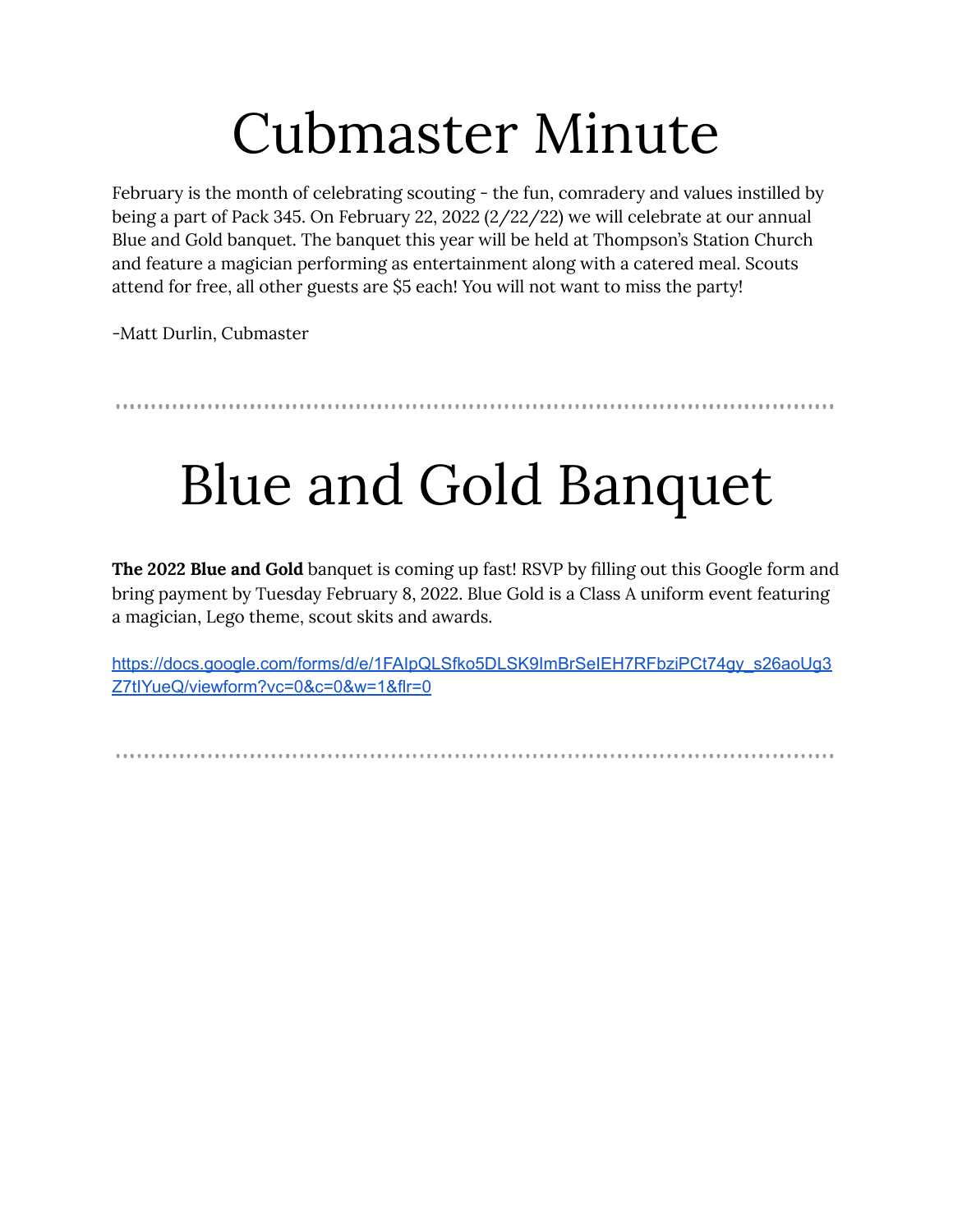# <span id="page-2-0"></span>Register For Summer Camp Today

#### **It may be winter now, but now is the time to secure your spot at 2022 Summer Camp.**

This summer we will attend camp during session 2 at Boxwell from June 17-19, 2022. Summer camp is a great way to get a head start on adventures for the next rank, eat camp-provided food, enjoy the world class swimming facilities and lank front and enjoy a 3-day weekend with friends and family! A \$50 deposit per scout is due when signing up and space is limited to 150 scouts per session, so be sure to sign up today!

Find sign up information and more on our website at [https://pack345springhill.com/summer-details.](https://pack345springhill.com/summer-details)

## <span id="page-2-1"></span>Upcoming Campouts: Save the Date

**It may be winter now, but there are camping opportunities coming right around the corner.** Save these dates on your calendar and more details will follow!

**March 25-27, 2022 -** Pack 345 Family Campout with Troops 48 & 818 at Henry Horton State Park

**May 6-8, 2022 -** Natchez Trace Cub N' Family Camp at Boxwell

**June 17-19, 2022 -** Cub N' Family Summer Camp at Boxwell